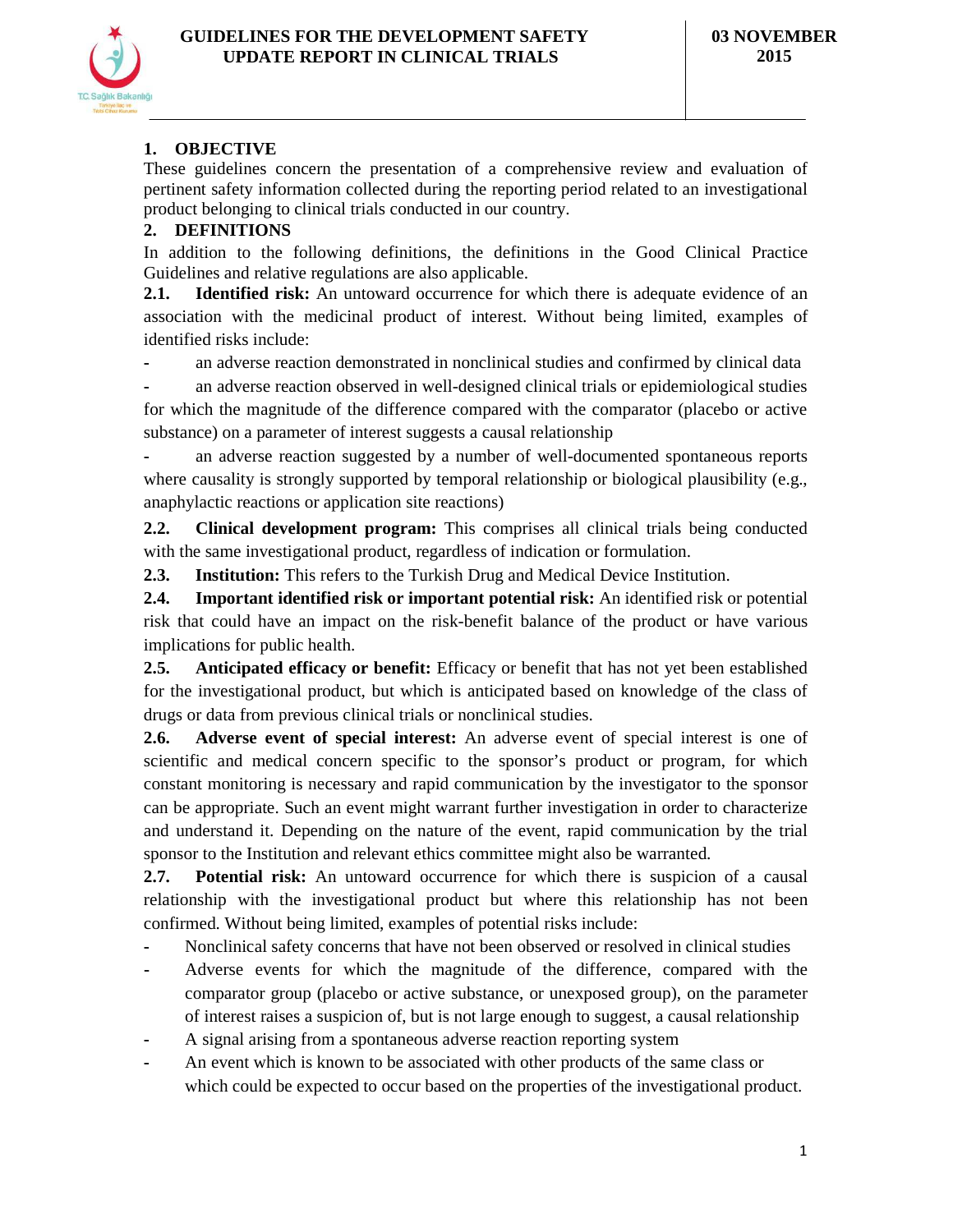

**2.8. Signal:** Reports of an event with an unknown causal relationship to treatment, yet is recognized as worthy of further exploration and continued surveillance.

**2.9. Development International Birth Date:** Date of first approval or authorization for conducting a clinical trial in any country.

**2.10. International Authorization Date:** This refers to the date on which the first authorization regarding a medicinal product is given to the licensee in any country.

**2.11. Data lock point:** The date (month and day) designated as the cut-off date for data to be included in a Development Safety Update Report (DSUR) which is based on the Development International Birth Date (DIBD).

# **3. RESPONSIBILITIES**

**3.1.** The sponsor shall submit all current new safety information emerging during the reporting period as a DSUR as well as reports of adverse events or reactions to a relevant ethics committee and Institution once a year throughout a clinical trial, or upon request. The communication of these reports should be as per the format on the website of the Institution.

**3.2.** The DSUR shall be clear, straightforward and in the correct format, and shall contain information providing assurance that the sponsors have sufficiently monitored and evaluated the developing safety profile of the investigational product. All safety issues arising during the reporting period shall be discussed in the DSUR.

**3.3.** In order to promote a comprehensive analysis and presentation of the safety profile of the investigational product, a sponsor should prepare a single DSUR with data pertinent to all dosage forms and strengths, all indications, and all patient populations under study with the investigational product, wherever feasible. If this is not possible, an explanation should be provided in the introduction section of the DSUR.

**3.4.** The reporting period regarding DSUR begins with the date of first permission for the clinical trial given by the Institution and is finalized with the termination of the trial. The date of the final visit of the last subject in the trial may be identified as the termination of the trial.

**3.5.** The sponsor should submit the development safety update reports no later than 60 days after the data lock point.

**3.6.** If more than one sponsor is involved in the clinical trial or drug development program, a single DSUR can be submitted. This includes situations where a sponsor is in a formal codevelopment or licensing relationship with one or more partners, or where individual clinical trials or a drug development program involve collaboration with public or private institutions, business partners, or other parties. When a single DSUR cannot be arranged, multiple sponsors can agree to prepare separate DSURs for the same investigational product. This can occur where different indications, routes of administration, or formulations are being investigated by different parties. In this situation, the rationale for separate DSURs should be provided in each report.

**3.7.** A single DSUR may be prepared for clinical trials involving a fixed combination product (i.e., a product consisting of at least two active ingredients in a fixed dose that is administered in a single dosage form). If the sponsor is also conducting clinical trials with individual components of the fixed combination product, separate DSURs should be submitted for each component.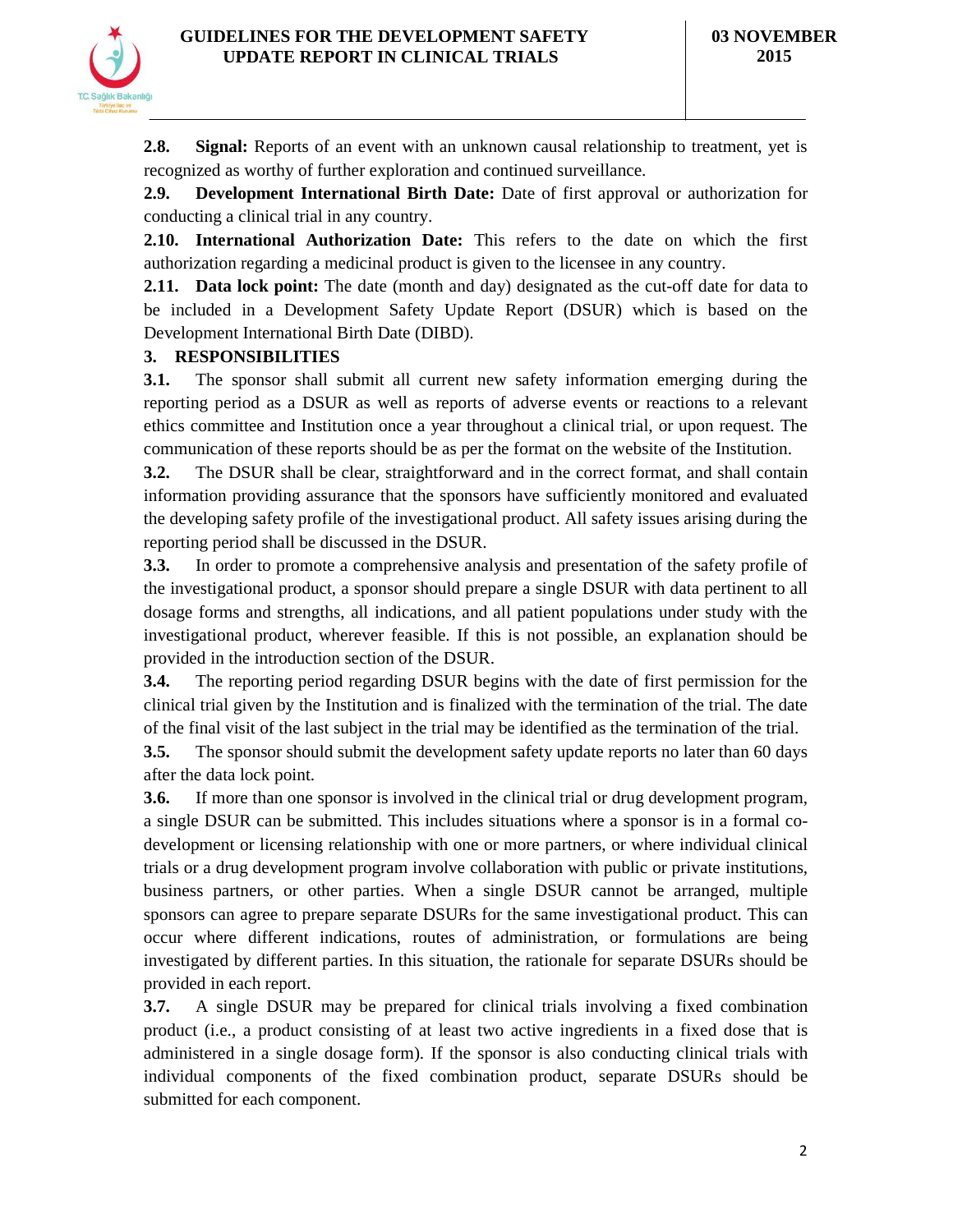

**3.8.** For trials involving multi-drug therapy, i.e., combinations of drugs that are not fixed, the sponsor can prepare either:

- A single DSUR focusing on  $(A+X+Y+Z)$  for the investigational product  $(A)$  + marketed drugs  $(X, Y, Z)$  or a single DSUR focusing on  $(A)$  including data on the multi-drug therapy
- **-** A single DSUR focusing on (A + B) for two investigational drugs (A) + (B) or two separate DSURs (A) and (B), each including data on the multi-drug therapy
- A single DSUR focusing on the multi-drug therapy  $(X + Y + Z)$  for two or more marketed drugs as an investigational drug combination (X, Y, Z).

**3.9.** The sponsor can delegate the preparation of the DSUR to a third party with a written contract.

**3.10.** In situations where the sponsor does not have access to information on manufacturing issues, nonclinical data, and marketing status, etc. this should be stated in the DSUR.

**3.11.** The Investigator's Brochure (IB) in effect at the start of the reporting period should serve as the reference safety information to determine whether the information received during the reporting period remains consistent with previous knowledge of the safety profile of the investigational product.

**3.12.** Even if the sponsor is conducting numerous clinical trials with the same investigational product, the sponsor should separately prepare and submit the safety reports for each each trial, including necessary information regarding all these trials.

**3.13.** The DSUR should be prepared and submitted in accordance with the format in the appendix of the guidelines.

**3.14.** All sections within the format defined in the appendix of the guidelines should be completed, and this situation should be specified when there is a lack of information.

**3.15.** The annual safety report which shall be prepared for observational studies can be provided as specified in the Observational Drug Studies Guidelines, and as line listings if necessary.

# **4. ENFORCEMENT**

These Guidelines are enforced on their approval date.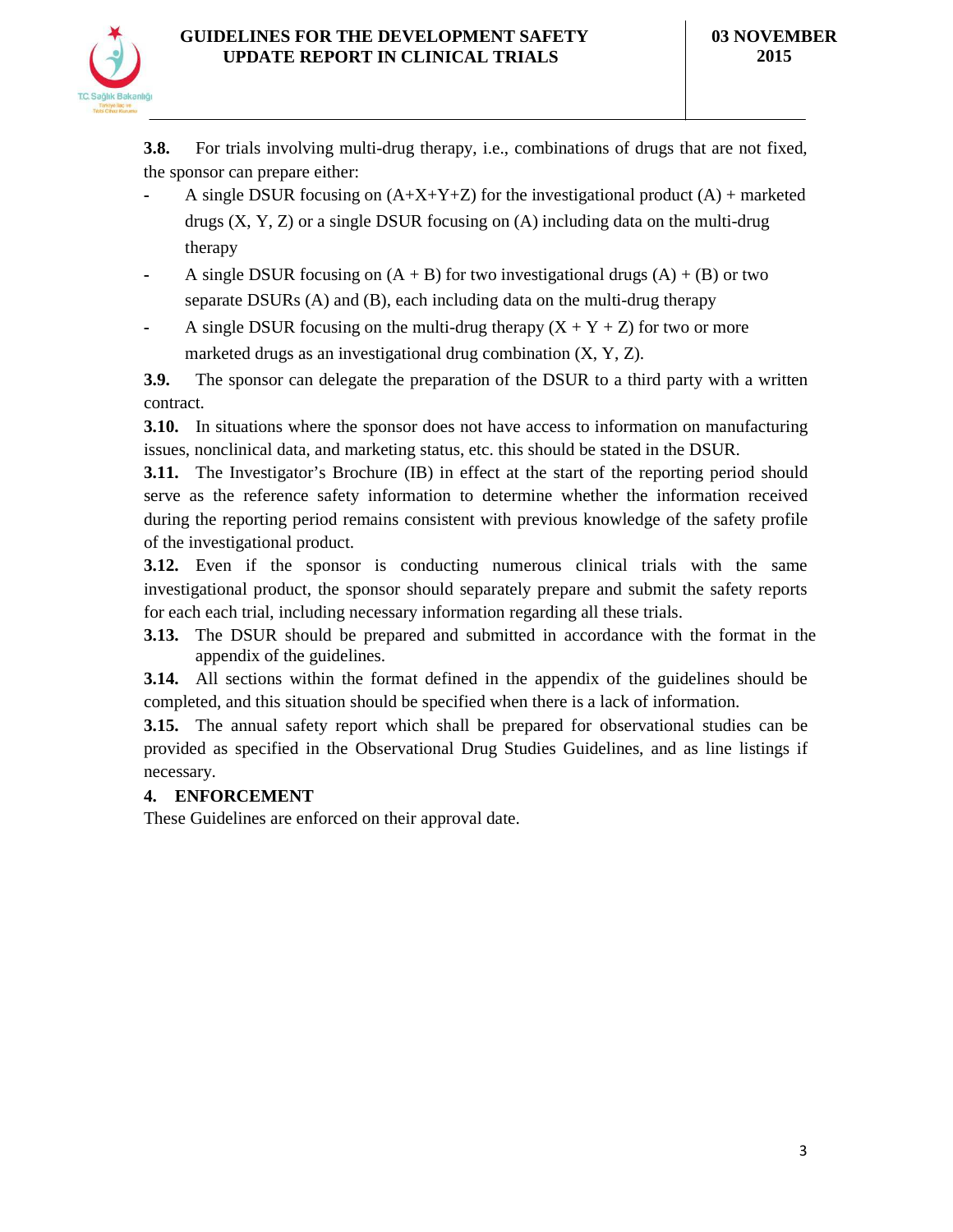## **ANNEX -1: FORMAT OF THE DEVELOPMENT SAFETY UPDATE REPORT (DSUR)**

# **Content**

### **Title Page**

The title page of the DSUR should include the following information:

- **-** DSUR number (reports should be numbered sequentially)
- **-** Investigational drugs
- **-** Reporting period
- **-** Date of the report
- **-** Sponsors names and addresses
- **-** Statement on the confidentiality of the information included in the DSUR
- **-** A cautionary statement that the DSUR includes unblinded information, if applicable

### **Executive Summary**

This section should provide a concise summary of the important information contained in the

report. The following information should be included in the Executive Summary:

- Introduction report number and reporting period
- Investigational drugs modes of action, therapeutic classes, indications, doses, route(s) of administration, formulations
- Estimated cumulative exposure of clinical trial subjects
- Marketing approvals? (yes/no) If yes, number of countries
- Summary of overall safety assessment
- Summary of important risks
- Actions taken for safety reasons including significant changes to IB
- Conclusions

### **Table of Contents**

### **1. Introduction**

This section should include:

- Development International Birth Date or International Authorisation Date
- Reporting period and sequential number of the report
- Investigational drugs modes of action, therapeutic classes, routes of administration
- A brief description of the indications and populations being studied
- A short summary of the scope of the clinical trials covered by the report
- A brief description and explanation of any information that has not been included in the DSUR
- The rationale for submission of multiple DSURs for the investigational product, if applicable
- **2. Worldwide Marketing Approval Status**

This section should provide a brief narrative overview including: date of first approval,

indications, approved doses, and where approved, if applicable.

### **3. Actions Taken in the Reporting Period for Safety Reasons**

This section should include a description of significant actions related to safety that have been taken during the reporting period by the sponsor, regulators, data monitoring committees (DMC) or ethics committees that had an impact on the conduct of a specific clinical trials or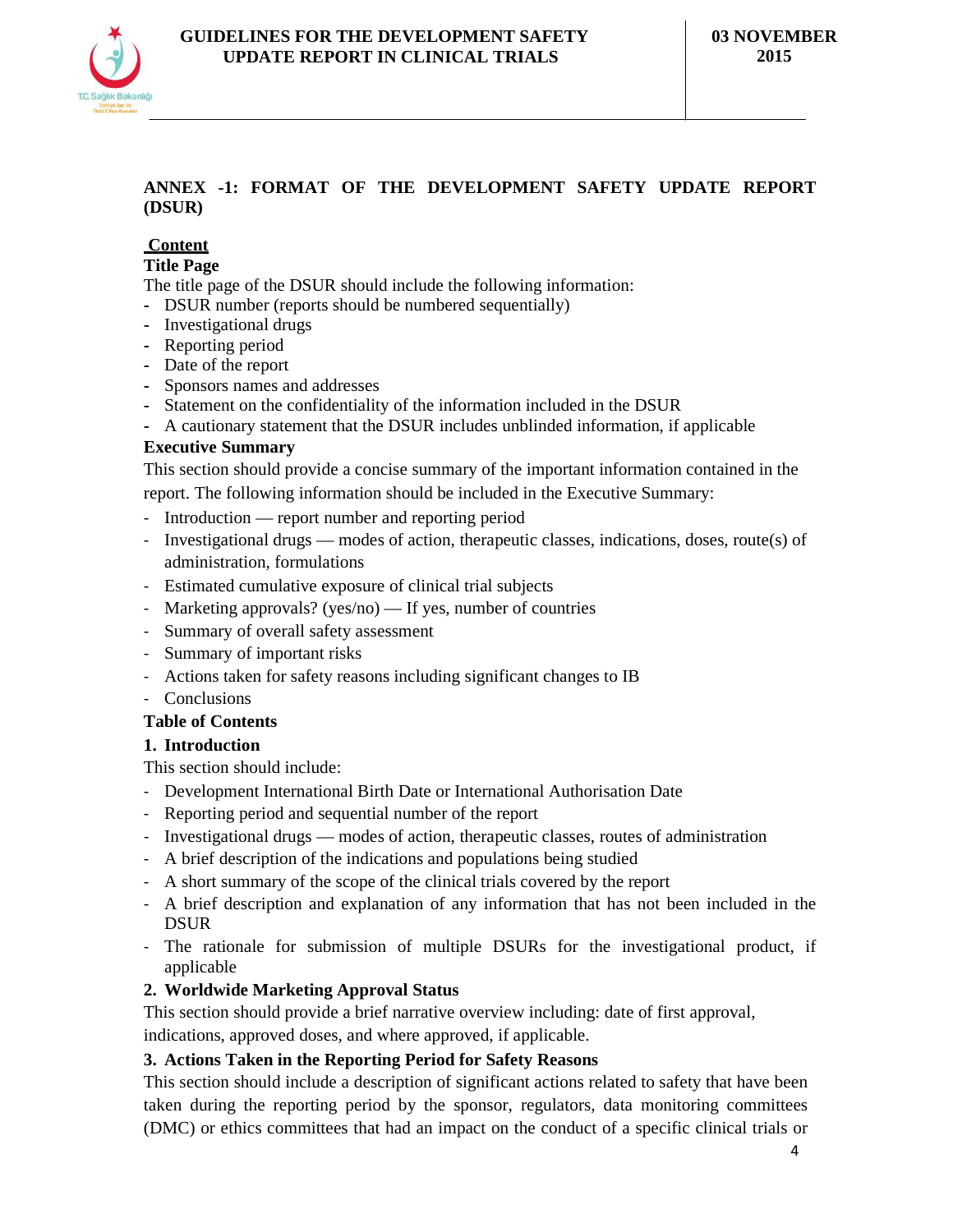

on the overall clinical development program. The reasons for each action should be provided if known. Relevant updates to previous actions should also be summarized in this section.

Changes to the Investigator's Brochure should be discussed separately in the "Changes to Reference Safety Information".

Examples of significant actions taken for safety reasons include:

- Actions related to investigational products:
- Refusal to approve or authorize a clinical trial for ethical or safety reasons
- Partial or complete clinical trial suspension or early termination of an ongoing clinical trial because of safety findings or lack of efficacy
- Recall of investigational product or comparator
- Failure to obtain marketing approval for a tested indication including voluntary withdrawal of a marketing application
- Protocol modifications due to safety or efficacy concerns
- Restrictions in study population or indications
- Changes to the informed consent document relating to safety issues
- Formulation changes
- Addition by regulators of a special safety-related reporting requirement
- Issuance of a communication to investigators or other healthcare professionals
- Plans for new studies to address safety issues
- Actions related to marketed drugs:
- Failure to obtain a marketing approval renewal
- Withdrawal or temporary suspension of a marketing approval
- Significant restrictions on distribution or introduction of other risk minimization measures
- Significant safety-related changes in labelling documents that could affect the development program, including restrictions on use or population treated
- Communications to healthcare professionals
- New postmarketing study requirement(s) imposed by regulators

This section should also summarize requests from regulatory authority(ies) that place a specific limitation on current or future development (e.g., a request to conduct long-term animal studies before initiating a long-term clinical trial, specification of a maximum dose to be evaluated, requests for specific safety data before initiating trials in a paediatric population). A cumulative listing of such requests from health authorities should be provided, including any updates if applicable. This list can be provided as a table, in an appendix, or in this section.

### **4. Changes to Reference Safety Information**

This section should list any significant safety-related changes to the IB or other reference safety information within the reporting period. Such changes might include information relating to exclusion criteria, contraindications, warnings, precautions, serious adverse drug reactions, adverse events of special interest, interactions, and any important findings from nonclinical studies. Specific information relevant to these changes should be provided in the appropriate sections of the DSUR.

### **5. Inventory of Clinical Trials Ongoing and Completed during the Reporting Period**

This section should provide a brief overview of the clinical trials ongoing and completed by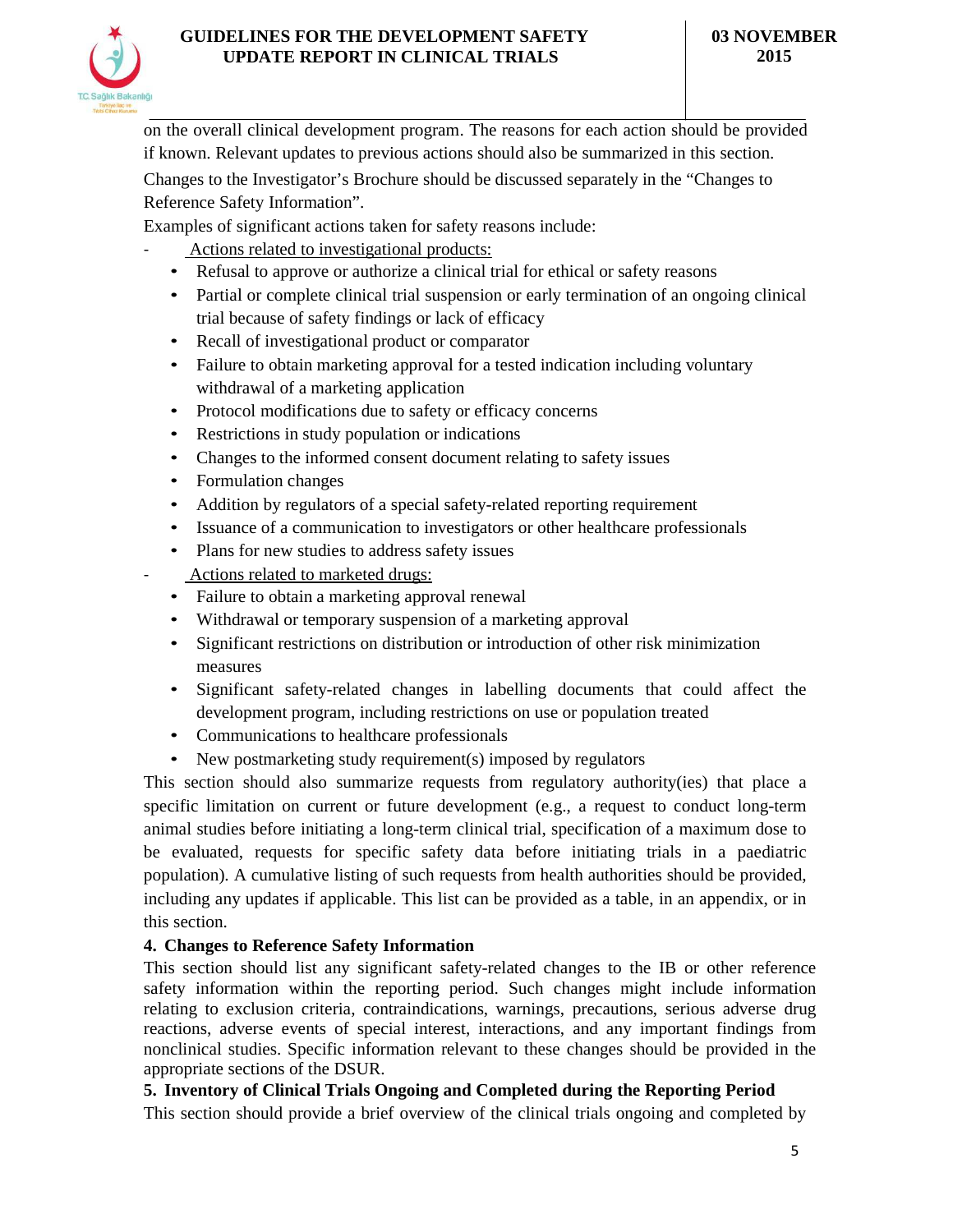

the sponsor in the reporting period, with detailed information presented in a table as an appendix. Separate tables can be provided by indication, formulation, and study population, if appropriate. In addition, similar information are provided for other therapeutic use of an investigational product in the reporting period. The table(s) should include the following information for each clinical trial:

- Study ID (e.g., protocol number or other identifier)
- Phase of the study
- Status of the study (e.g., ongoing, completed)
- Centres where there study is conducted
- Abbreviated study title, if available
- Design of the study (controlled, randomised, open-label, etc.)
- Dose and regimen of investigational product and comparator
- Study population as appropriate (age; sex; indication(s); specific patient groups, e.g., trial subjects with impaired renal function or trial subjects resistant to treatment)
- Date of clinical trial start
- Total number of subjects in all the centres planned to enrol in the trial
- Estimates of cumulative numbers of exposed subjects for each treatment arm, where available (The actual enrolment numbers for open or completed trials, or an estimate based on the randomization scheme for blinded trials, should be provided.).

## **6. Estimated Cumulative Exposure**

The DSUR should provide information on cumulative exposure. An estimation of cumulative subject exposure may be useful for the cumulative summary tabulations of serious adverse events (SAEs) and the overall assessment of safety. The accuracy of the estimation of clinical trial exposure might be limited because of a number of factors, including the rapidity of subject enrolment and the number of ongoing trials where treatment assignment remains blinded.

The optimal method of data presentation will depend on a number of factors. The following general points should be considered in the preparation of the estimated exposure for the DSUR:

- Data should be presented in tabular format.
- When there are important differences among trials in dose, route of administration, or patient population, these differences can be noted in the tables, or separate tables can be considered.
- If the summary tabulations of SAEs are presented by indication, the exposure data should also be presented by indication, when available.
- When there are substantial differences in time of exposure between subjects randomized to the investigational product and comparator(s), or disparities in length of exposure between clinical trials, it can be useful to express exposure data in subject-time (subjectdays, -months, or -years).
- Investigational product exposure in healthy volunteers might be less relevant to the overall safety profile, particularly when volunteers are exposed to only a single dose. Such data can be presented separately with explanation, when appropriate.
- For marketed drugs that are under clinical investigation, it might not be feasible or useful to obtain precise cumulative clinical trial exposure data (e.g., when the drug has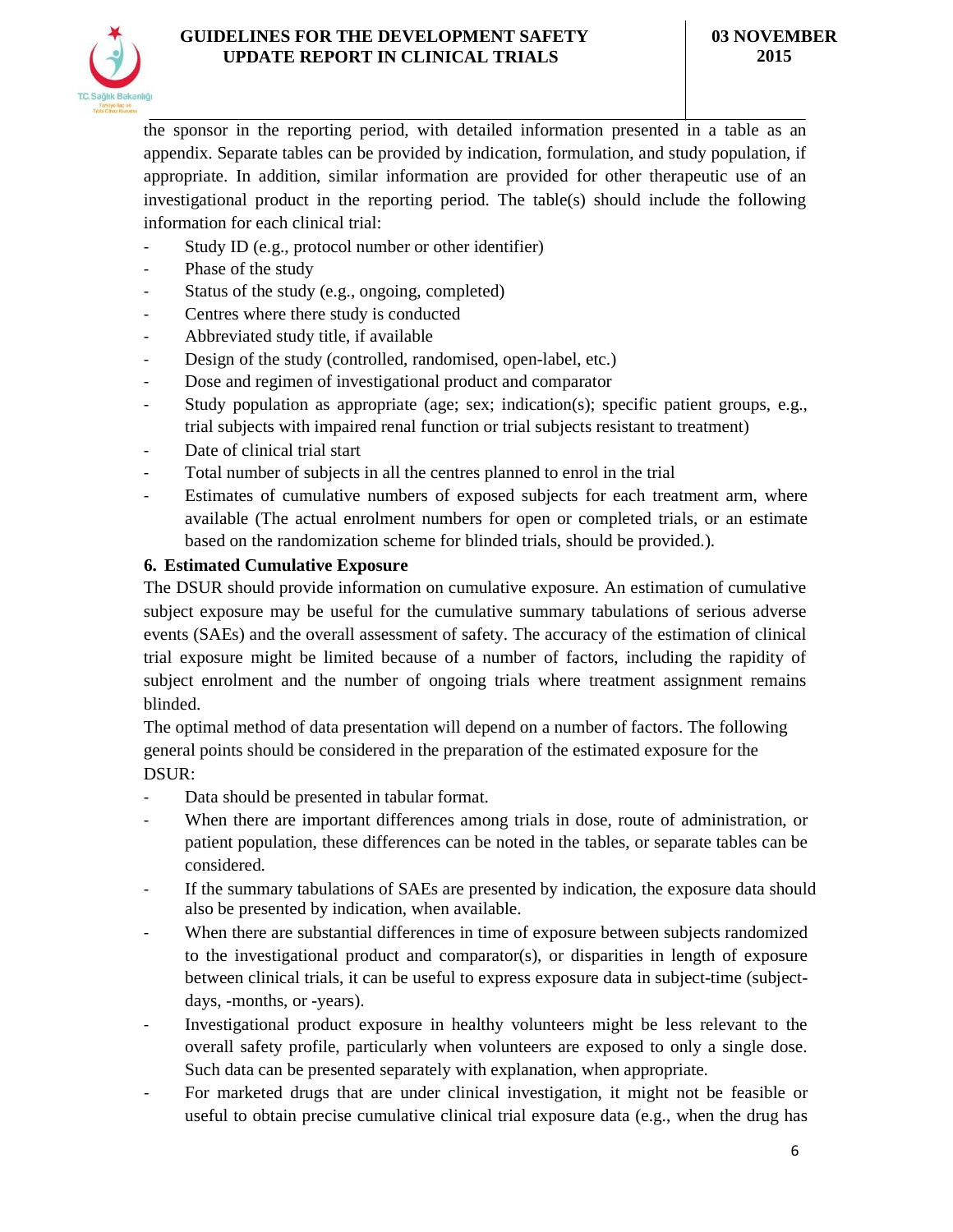

been marketed for a number of years or has many indications). In these circumstances, the sponsor should provide an explanation.

# **6.1. Cumulative Subject Exposure in the Development Program**

This section should include the following information, in tabular format:

- The cumulative number of subjects from ongoing and completed clinical trials; the number of subjects exposed to the investigational product, placebo, or active comparator(s) since the DIBD (When treatment assignment is blinded, the numbers of subjects can be estimated based on the randomization scheme.)
- Cumulative number of subjects exposed to the investigational product from ongoing and completed clinical trials, subgrouped by age range, sex, and racial group for the development program when the data are available
- Demographic characteristics for a single trial if the trial is of particular importance  $(e.g.,)$ a pivotal Phase III trial).

The specific categorization of age might be dependent on the subject population or indication. This section should also include an explanation of the sponsor's rationale for selecting the method to estimate subject exposure, and the limitations of that method, based on the points above.

# **6.2. Patient Exposure from Marketing Experience**

If the investigational product is marketed by the sponsor, the DSUR should include an estimate of the cumulative patient exposure in the marketed setting, with an explanation of the method(s) used to determine the estimate.

## **7. Data in Line Listings and Summary Tabulations**

DSUR should present important clinical safety information through:

- Interval line listings of the SARs that were reported to the sponsor during the period covered by the DSUR; and
- Cumulative summary tabulations of serious adverse events that have been reported to the sponsor since the DIBD.

Although the evaluation of individual rare adverse drug reactions (ADRs) and causality assessment for making decisions regarding expedited reporting is generally useful, individual case causality assessment has less value in the analysis of aggregate data, where group comparisons of rates are possible. Therefore, the summary tabulations in a DSUR should include all SAEs and not just SARs for the investigational product and comparators.

The line listings and tabulations should include blinded and unblinded clinical trial data. Unblinded data might originate from completed trials and individual cases that have been unblinded for safety-related reasons (e.g., expedited reporting), if applicable. Sponsors should not unblind data for the specific purpose of preparing the DSUR. At the sponsor's discretion, graphical displays can be used to illustrate specific aspects of the data when useful to enhance understanding.

If the Medical Dictionary for Regulatory Activities (MedDRA) terminology is used for coding the adverse event/reaction terms, the Preferred Term level should be presented in the line listings and summary tabulations. In general, the tabulation(s) of SAEs should include only those terms that were used in defining the case as serious; they should not include nonserious events.

Certain adverse events can be excluded from the line listings and summary tabulations, but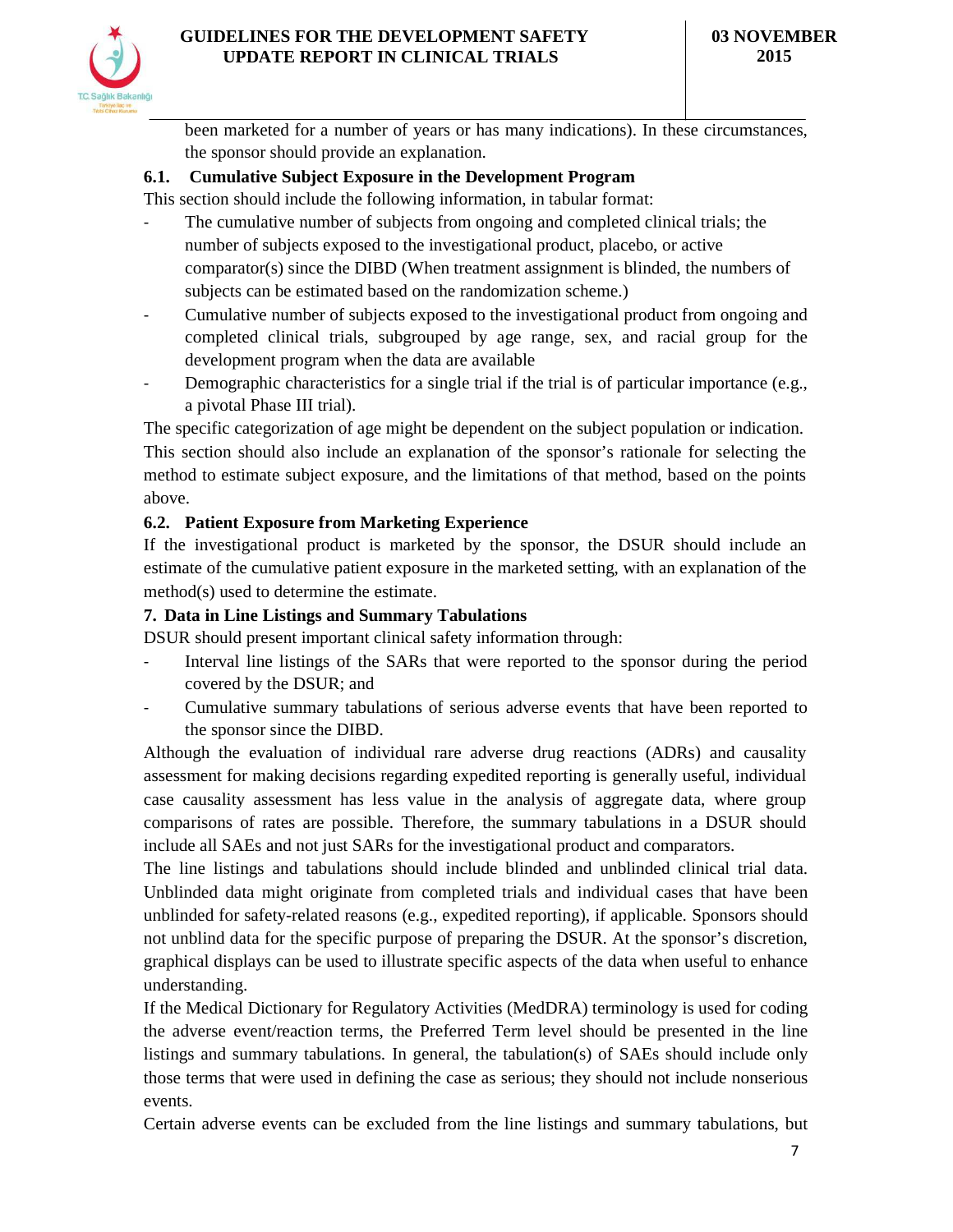

such exclusions should be explained in the report. For example, adverse events that have been defined in the protocol as "exempt" from special collection and entry into the safety database, and those that are integral to efficacy endpoints, can be excluded (e.g., deaths reported in a trial of a drug for congestive heart failure where all-cause mortality is the primary efficacy endpoint, disease progression in cancer trials).

### **7.1. Reference Information**

This section of the DSUR should specify the version(s) of the coding dictionary used. If applicable, it should also specify the document and version used as Reference Safety Information for determining expectedness for the tabulations, where required by regional laws or regulations.

## **7.2. Line Listings of Serious Adverse Reactions During the Reporting Period**

This section of the DSUR should summarize how case reports were selected for inclusion in the line listings. This section should not serve to provide analyses or conclusions based on the SARs. The line listings should be provided in an appendix.

The line listings should provide key information on all SARs (blinded and unblinded) reported from the sponsor's clinical trials during the reporting period. The data should be organized by trial and then by System Organ Class (SOC).

Where possible the line listing(s) should include each subject only once regardless of how many SAR terms are reported for the case. If there is more than one reaction, they should all be mentioned but the case should be listed under the most serious adverse reaction (sign, symptom, or diagnosis), as judged by the sponsor. It is possible that the same subject could experience different SARs on different occasions. Under such circumstances, the SARs can be listed separately, and a single subject can be included in a line listing more than once.

The following information should be included in the line listings:

- Study identification number
- Subject identification number
- Sponsor's adverse reaction case reference number
- Country in which case occurred
- Age and sex of trial subject
- Treatment group (identified as "blinded" if the blind has not been broken)
- Dose and dosing interval of investigational product (and, when relevant, dosage form and route of administration)
- Date of onset or time to onset of the most serious adverse reaction
- Dates of treatment or best estimate of treatment duration
- Serious adverse reaction(s) (when MedDRA is used, the Preferred Term should be presented)
- Outcome (e.g., resolved, fatal, improved, sequelae, unknown). This field should indicate the consequences of the reaction(s) for the patient (using the worst of the different outcomes for multiple reactions).
- Comments, if relevant (e.g., causality assessment if the sponsor disagrees with the reporter; concomitant medications suspected to play a role in the reactions directly or by interaction; indication treated with suspect drugs)

### **7.3. Cumulative Summary Tabulations of Serious Adverse Events**

This section should refer to an appendix that provides a cumulative summary tabulation of SAEs reported in the sponsor's clinical trials, from the DIBD to the data lock point of the current DSUR. The sponsor should explain any omission of data. The tabulation(s) should be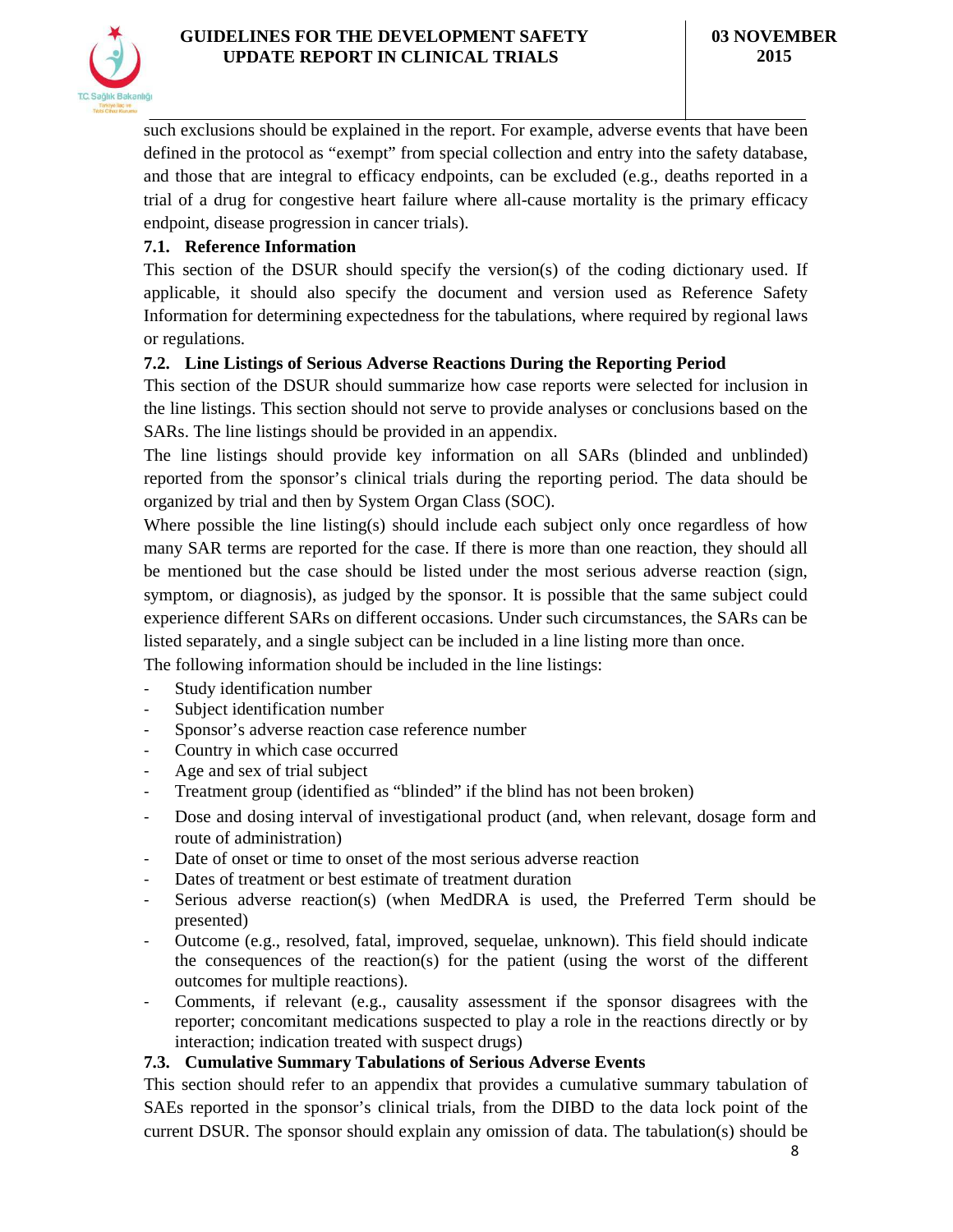

organized by SOC, for the investigational product, as well as for the comparator arm(s) used in the program. Data can be integrated across the program. Alternatively, when useful and feasible, tabulations of SAEs can be presented by protocol, indication, route of administration, or other variables. This section should not serve to provide analyses or conclusions based on the SAEs.

## **8. Significant Findings from Clinical Trials during the Reporting Period**

The information in this section can be provided by indication, when appropriate, and should address the following topics, when applicable.

## **8.1. Completed Clinical Trials**

This section of the DSUR should provide a brief summary of clinically important emerging efficacy and safety findings obtained from clinical trials completed during the reporting period. This information can also be presented as a synopsis. It could include information that supports or refutes previously identified safety issues, as well as evidence of new safety signals.

### **8.2. Ongoing Clinical Trials**

If the sponsor is aware of clinically important information that has arisen from ongoing clinical trials (e.g., learned through interim safety analyses or as a result of unblinding of subjects with adverse events), this section should briefly summarize the issues. It could include information that supports or refutes previously identified safety issues, as well as evidence of new safety signals.

### **8.3. Long-term Follow-up**

Where applicable, this section should provide information from long-term follow-up of subjects from clinical trials of investigational products, particularly advanced therapy products. When the development program is completed and long-term follow-up is the only ongoing activity generating data for the DSUR, this could be the only section where new information is presented.

### **8.4. Other Therapeutic Use of Investigational Drug**

This section of the DSUR should include clinically important safety information from other programs conducted by the sponsor that follow a specific protocol, with solicited reporting as per relative regulations (e.g., expanded access programs, compassionate use programs, particular patient use).

### **8.5. New Safety Data Related to Combination Therapies**

If the DSUR is for an investigational product that is also under development as a component of a fixed combination product or a multi-drug regimen, this section should summarize important safety findings from the combination therapy DSUR.

Conversely, if this DSUR is for a multi-drug therapy or fixed combination product, this section should summarize important safety information arising from trials on the individual components.

Alternatively, the information specific to the combination can be incorporated into a separate section(s) of the DSUR for one or all of the individual components of the combination.

### **9. Safety Findings from Noninterventional Studies**

This section should summarize relevant safety information from noninterventional studies that became available to the sponsor during the reporting period.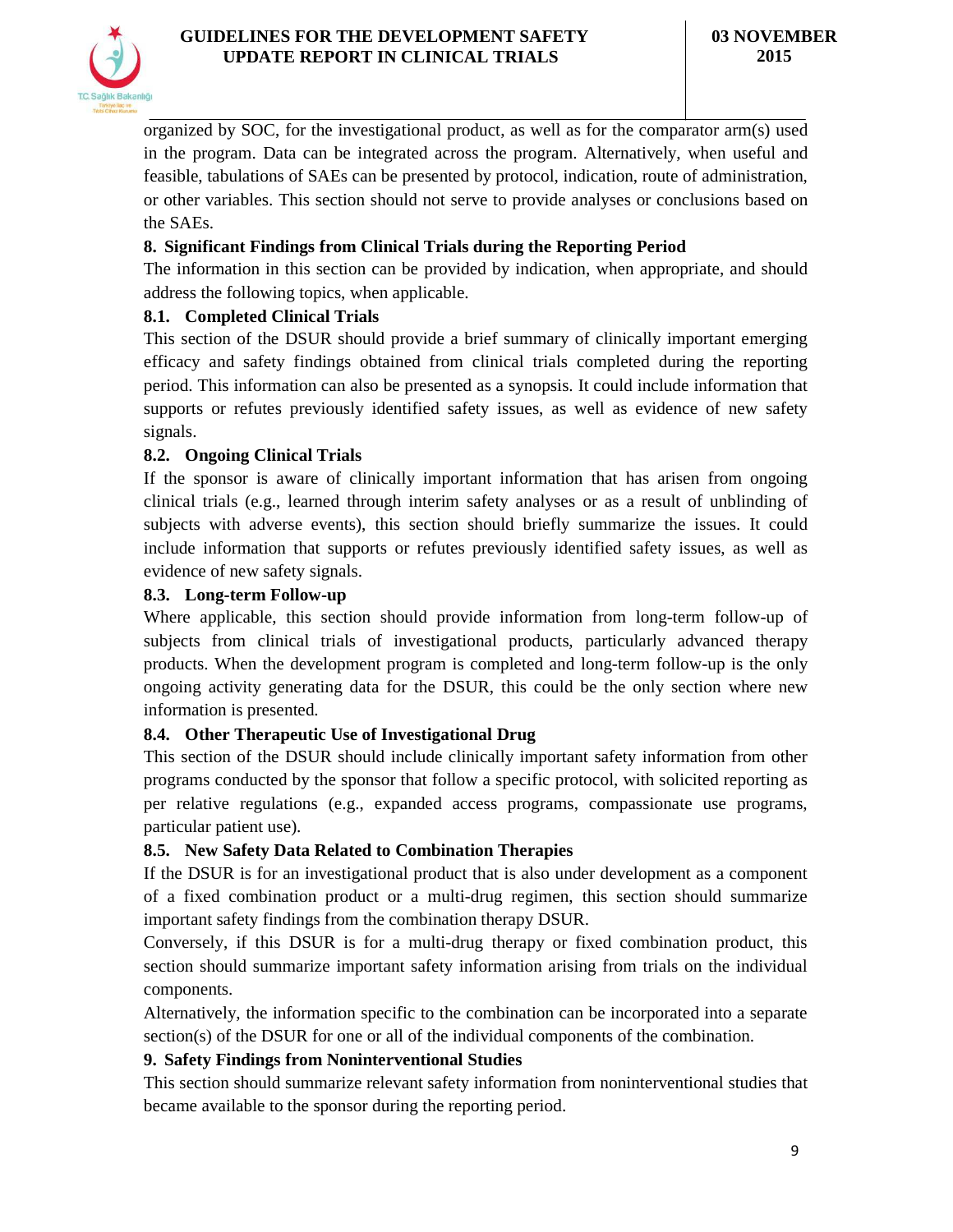## **10. Other Clinical Trial/Study Safety Information**

This section should summarize relevant safety information from any other clinical trial/study sources that became available to the sponsor during the reporting period (e.g., results from pooled analyses or meta-analyses of randomized clinical trials, safety information provided by co-development partners or from investigator-initiated trials).

### **11. Safety Findings from Marketing Experience**

If the investigational product has been approved for marketing in any country, this section should include a concise summary of key safety findings that have arisen from marketing experience and that became available to the sponsor during the reporting period (particularly if the findings resulted in changes to the product labelling, Investigator's Brochure, or informed consent document or amendments to the product's risk management plan). This section includes not only safety findings relating to approved use but also off-label use, administration to special populations, medication errors, overdose and abuse.

#### **12. Nonclinical Data**

This section should summarize major safety findings from nonclinical in vivo and in vitro studies ongoing or completed during the reporting period. Implications of these findings should be discussed in the Overall Safety Assessment.

#### **13. Literature**

This section should summarize new and significant safety findings, either published in the scientific literature or available as unpublished manuscripts, relevant to the investigational product that the sponsor became aware of during the reporting period. This section should include information from nonclinical and clinical studies and, if relevant and applicable, information on drugs of the same class. It should also summarize significant new safety information presented at a scientific meeting and published as an abstract; the sponsor should provide a copy of the abstract, if possible.

### **14. Other DSURs**

A sponsor should prepare a single DSUR for a single investigational product. However, if a sponsor prepares multiple DSURs for a single investigational product (e.g., covering different indications, development programs, or formulations), this section should summarize significant findings from the other DSURs if they are not presented elsewhere within this report.

When available, the sponsor should summarize significant findings from DSURs provided by other sponsors conducting clinical trials with the same investigational product during the reporting period.

### **15. Lack of Efficacy**

Data indicating lack of efficacy, or lack of efficacy relative to established therapies, for investigational products intended to treat serious or life-threatening illnesses (e.g., excess cardiovascular adverse events in a trial of a new anti-platelet drug for acute coronary syndromes) could reflect a significant risk to clinical trial subjects and should be summarized in this section.

### **16. Region-Specific Information**

The information in this section can be used to comply with regional requirements and can be provided in appendices to the DSUR. Sponsors should refer to regional requirements to determine which of the following sections should be included, as well as the scope of clinical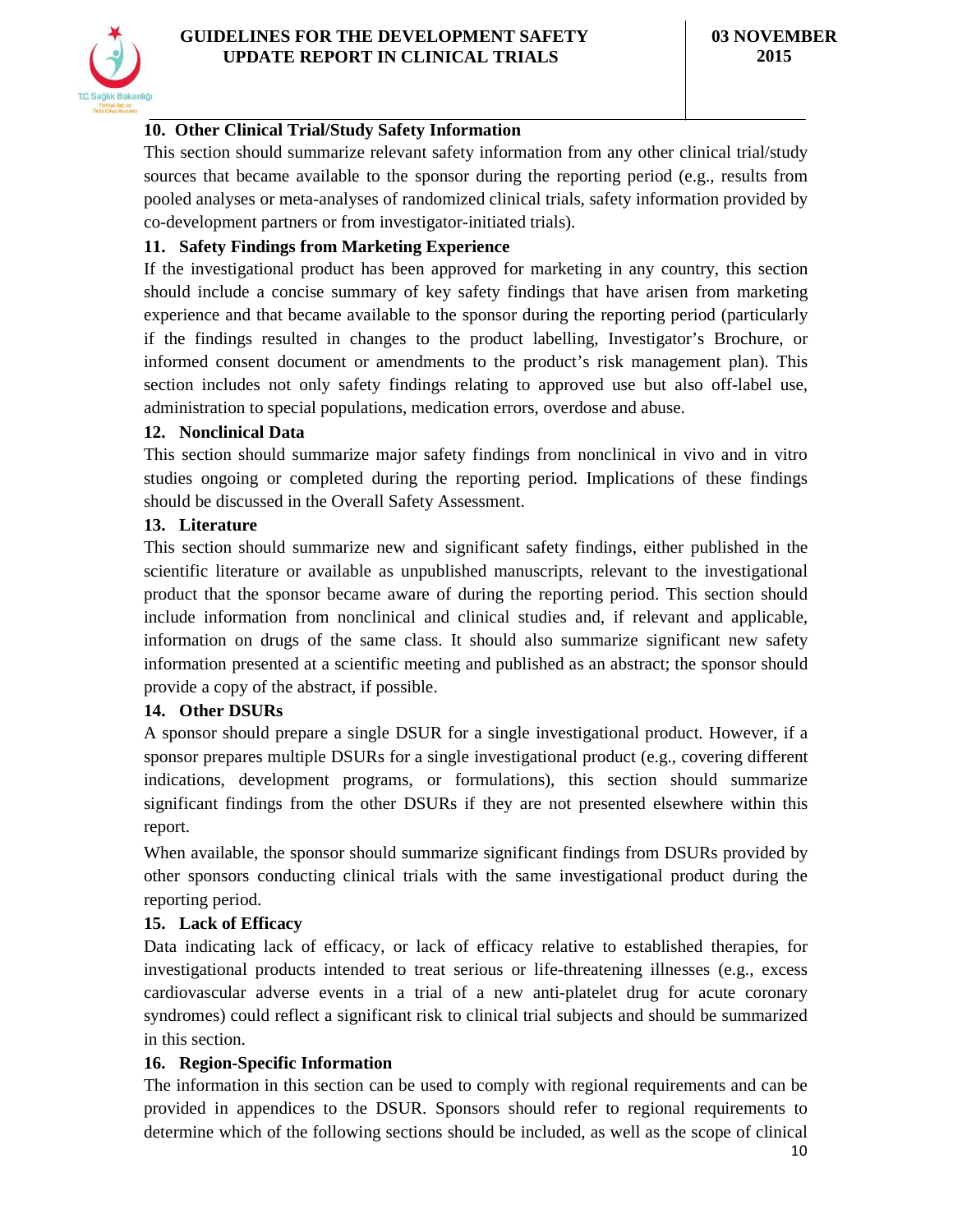

trials that should be covered by these sections. Examples include:

- Cumulative summary tabulation of serious adverse reactions: This cumulative summary tabulation of all SARs should specify the number of SARs by SOC, adverse reaction term, and treatment arm, if applicable. Unexpected adverse reaction terms should be identified.
- List of subjects who died during the reporting period: The list of subjects who died during participation in the clinical trials should include the following information at a minimum: case number, assigned treatment (could still be blinded), and cause of death of each subject. Any safety issues identified from a review of these deaths should be addressed in the DSUR as appropriate.
- List of subjects who dropped out of clinical trials in association with an adverse event during the reporting period: This list should include all subjects who dropped out of clinical trials in association with

adverse events during the reporting period, whether or not thought to be drug-related. Any safety issues identified from a review of these withdrawals should be addressed in the DSUR as appropriate.

- Significant Phase I protocol modifications: This section should include significant Phase I protocol modifications made during the reporting period, if not previously submitted as a protocol amendment.
- Significant manufacturing changes: This section should include a summary of significant manufacturing or microbiological changes during the reporting period and discuss potential safety issues arising from these changes in the DSUR, if applicable.
- Description of the general investigation plan for the coming year: This section should outline an investigational plan to replace that submitted for the previous year.

## **17. Late-Breaking Information**

This section summarizes information on potentially important safety findings that arise after the data lock point but while the DSUR is in preparation. Examples include clinically significant new case reports, important follow-up data, clinically relevant toxicological findings, and any action that the sponsor, a DMC, or a regulatory authority has taken for safety reasons. The Overall Safety Assessment should also take these new data into account.

### **18. Overall Safety Assessment**

The overall safety assessment should be a concise, integrated evaluation of all new relevant clinical, nonclinical, and epidemiologic information obtained during the reporting period relative to previous knowledge of the investigational product. This assessment should consider cumulative experience, new information collected in the period covered by the DSUR and, clinically significant postmarketing data for investigational products with a marketing approval. It should not summarize or repeat information presented in previous sections of the DSUR, but should provide an interpretation of the information and its implications for the clinical trial population and the development program. If appropriate, separate assessments can be provided by therapeutic area, route of administration, formulation or indication.

### **18.1. Evaluation of the Risks**

In evaluating the risks, particular emphasis should be placed on interpretation of data related to newly identified safety concerns or providing significant new information relative to previously identified safety concerns. Relevant points to consider include (where applicable):

newly identified safety issues (detailed description of adverse events or reactions; associated laboratory values; risk factors; relationship to dose, duration, time course of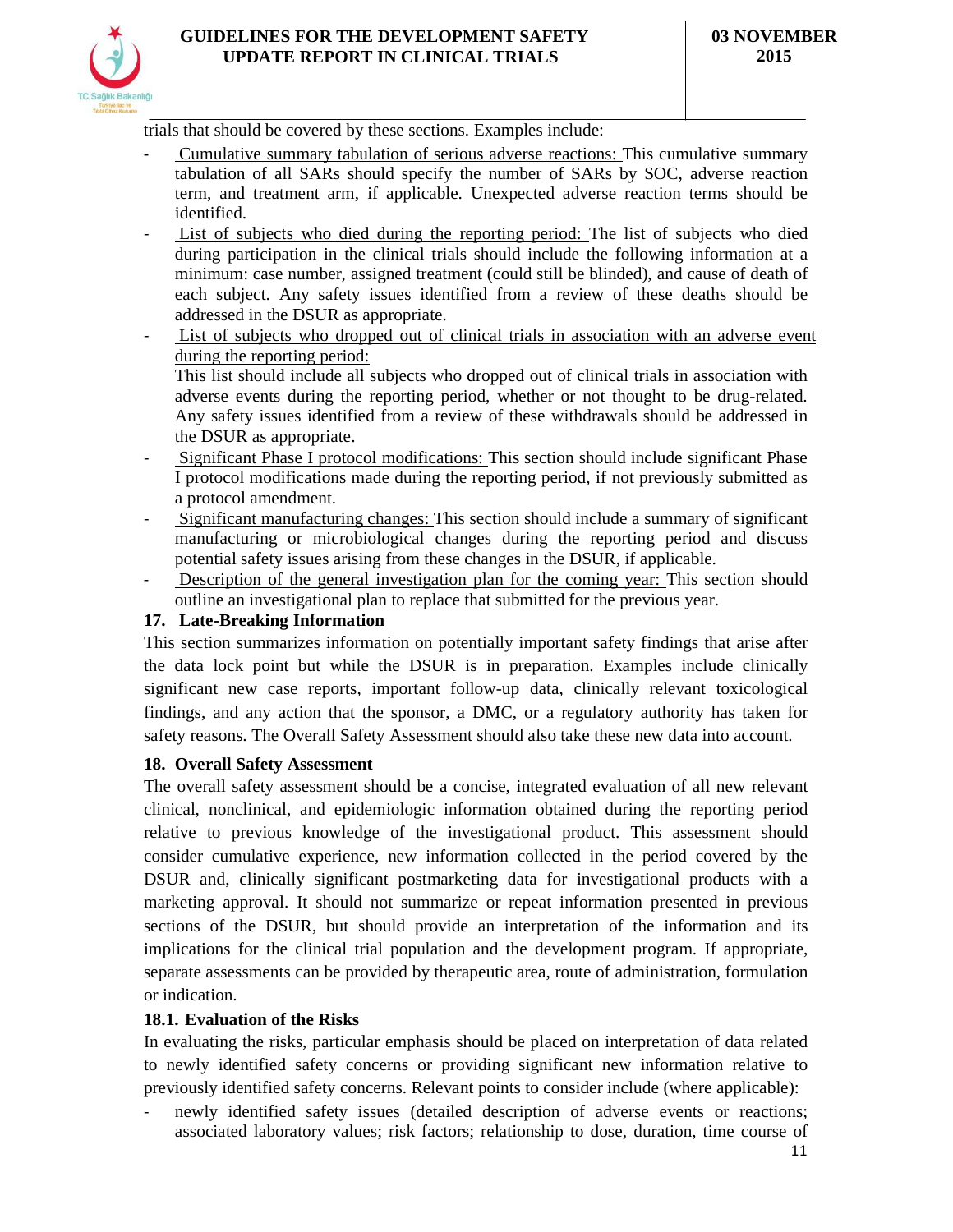

the treatment; reversibility; factors that could be useful in predicting or preventing reactions)

- meaningful changes in previously identified adverse reactions (e.g., increased frequency or severity, outcome)
- symptoms, findings, and laboratory evidence of newly and previously identified clinically significant toxicities (e.g., hepatotoxicity, bone marrow toxicity, pulmonary toxicity, immunogenicity and hypersensitivity)
- deaths that are an outcome of an adverse event
- study drug discontinuations because of adverse events, including abnormal laboratory values or investigations
- drug–drug interactions and other interactions
- important nonclinical safety findings
- manufacturing issues that could affect risk
- lack of efficacy where this would place trial participants at risk
- any specific safety issues related to special populations, such as the elderly, children, patients with hepatic or renal impairment, or any other at-risk groups
- pregnancy and lactation exposure and outcomes
- safety findings arising from experience with long-term treatment
- evidence of clinically significant medication errors
- evidence of lack of patient compliance
- experience with overdose and its treatment
- occurrences of drug misuse and abuse
- any safety issues resulting from procedures required by the protocol or associated with the conduct or design of a particular study
- potential impact of significant new safety issues identified with another drug in the same class

### **18.2. Benefit-risk Considerations**

This section should provide a succinct statement on the perceived balance between risks that have been identified from cumulative safety data and anticipated efficacy/benefits and should note whether there have been any changes in this balance since the previous DSUR. This section is not intended to be a full benefit-risk assessment of the investigational product.

#### **19. Summary of Important Risks**

This section should provide a concise, cumulative, issue-by-issue list of important identified and potential risks (e.g., those that might lead to warnings, precautions, or contraindications in labelling). Such risks might include, for example, toxicities known to be associated with a particular molecular structure or drug class, or concerns based on accumulating nonclinical or clinical data. Each risk should be re-evaluated annually and re-summarized as appropriate, based on the current information. New information should be highlighted. The appropriate level of detail is likely to be dependent on the stage of drug development. For example, summaries covering drugs in early development might include information on individual cases, whereas in later development, as more knowledge and perspective are gained, the information on each risk might be less detailed.

The information in this section could provide the basis for the safety specification of a risk management plan.

Risks that have been fully addressed or resolved should remain in the summary and be briefly described. For example, findings from toxicology studies or early clinical trials that were not borne out by later clinical data.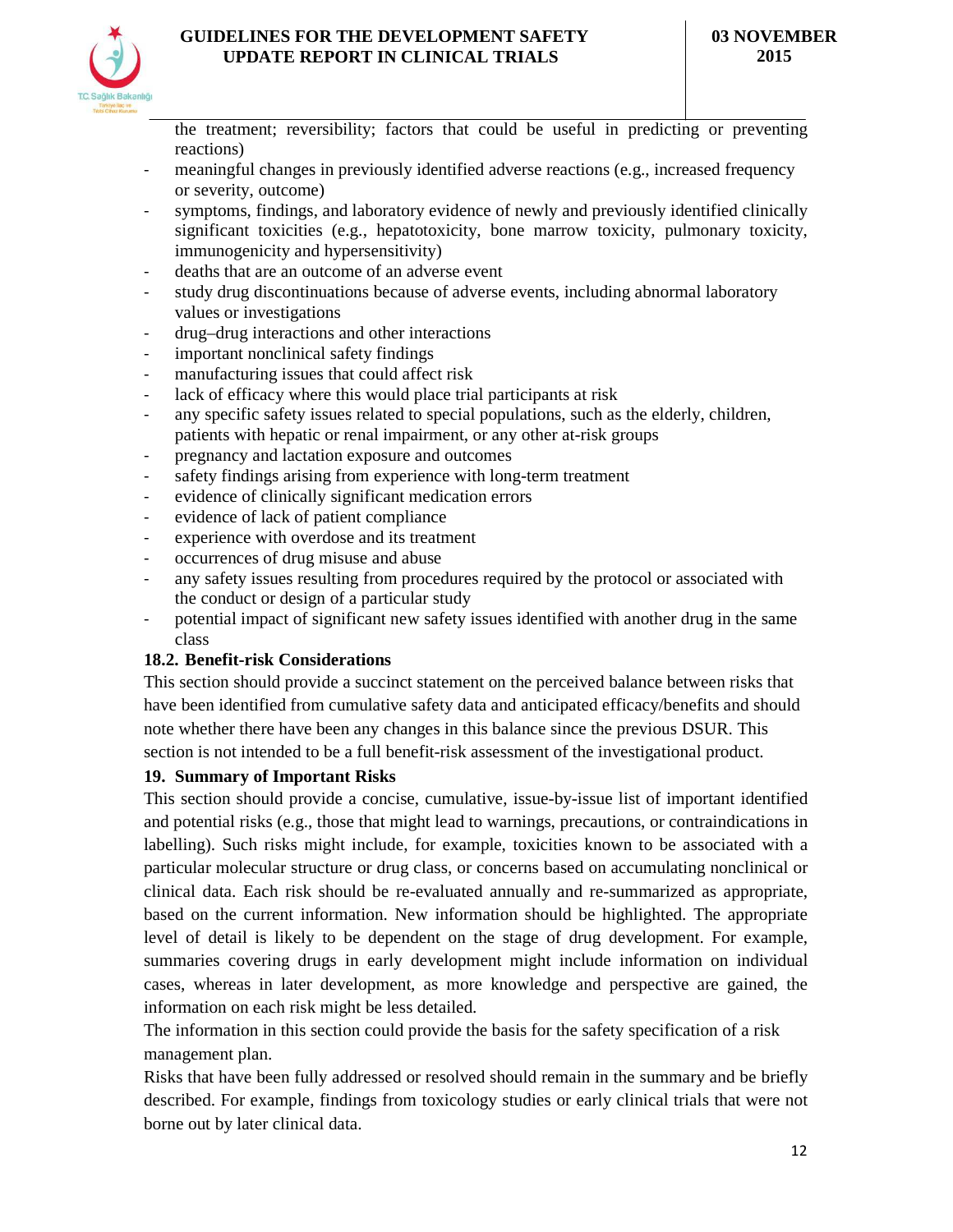

## **20. Conclusions**

The conclusion should briefly describe any changes to the previous knowledge of efficacy and safety data resulting from information gained since the last DSUR. The conclusion should outline actions that have been or will be taken to address emerging safety issues in the clinical development program.

## **21. Appendices to the DSUR**

The DSUR should be accompanied by the following appendices, as appropriate, numbered as follows:

- Investigator's Brochure
- Cumulative Table of Important Regulatory Requests
- Status of Ongoing and Completed Clinical Trials
- Cumulative Summary Tabulations of Demographic Data
- Line Listings of Serious Adverse Reactions
- Cumulative Summary Tabulation of Serious Adverse Events
- List of subjects who died during the reporting period
- List of subjects who dropped out of studies during the reporting period
- Significant Phase I protocol modifications
- Significant manufacturing changes
- Description of the general investigation plan for the coming year
- Log of outstanding business
- Scientific Abstracts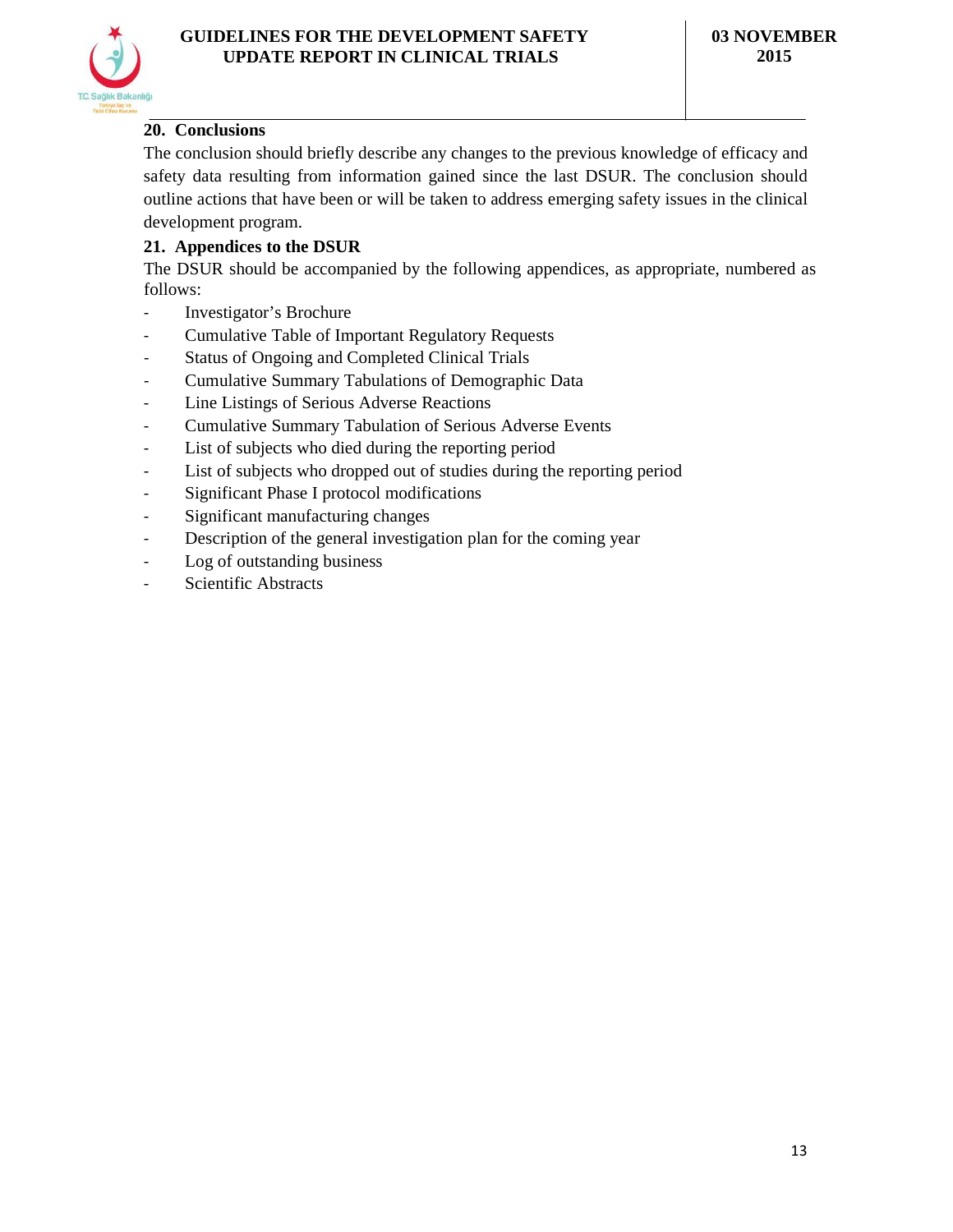

### **APPENDIX 2 - EXAMPLES OF TABLES AND TABLE HEADINGS FOR CLINICAL TRIAL LISTINGS**

### **TABLE 1: Status of Ongoing and Completed Clinical Trials**

### Overview of Ongoing Studies [Study Drug]

| Study<br>ID | Phase | Country | Study<br>Title | Study<br>design | Dosing<br>regimen | Study<br>population | <b>FVFP</b><br>(first visit first<br>patient) | Planned<br>enrollment | Subject<br>exposure* |
|-------------|-------|---------|----------------|-----------------|-------------------|---------------------|-----------------------------------------------|-----------------------|----------------------|
|             |       |         |                |                 |                   |                     |                                               |                       |                      |

\* Based upon total number of patients recruited as of [date] and applied randomization schemes

#### Status of Clinical Studies Completed During the DSUR Period [Study Drug]

| Study<br>ID | Phase | Country | Study<br>Title | Study<br>design | Dosing<br>regimen | Study<br>population | Subject/patient patient<br>exposure per treatment<br>arm (M/F) |
|-------------|-------|---------|----------------|-----------------|-------------------|---------------------|----------------------------------------------------------------|
|             |       |         |                |                 |                   |                     |                                                                |

### **TABLE 2: Estimated Cumulative Subject Exposure**

Estimates of cumulative subject exposure, based upon actual exposure data from completed clinical trials and the enrolment or randomization schemes for ongoing trials

| Treatment  | Number of<br>subjects |
|------------|-----------------------|
| Drug       |                       |
| Comparator |                       |
| Placebo    |                       |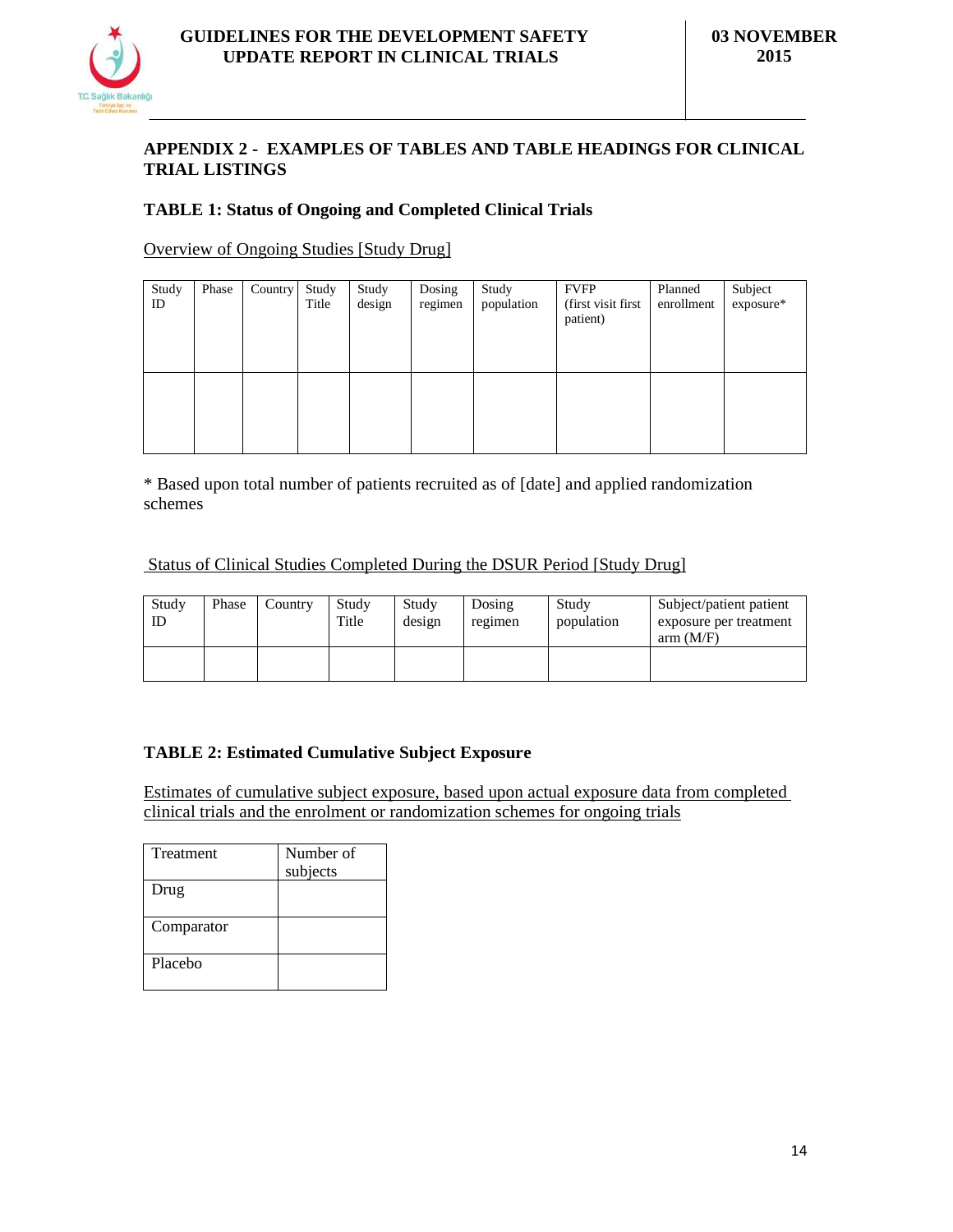

### **TABLE 3: Cumulative Subject Exposure to Investigational Product from Completed Clinical Trials by Age and Sex\***

|           | Number of subjects |                |  |  |  |  |
|-----------|--------------------|----------------|--|--|--|--|
| Age range | Male               | Female   Total |  |  |  |  |
|           |                    |                |  |  |  |  |

\* Data from completed trials as of [date]

### **TABLE 4: Cumulative Subject Exposure to Investigational Product from Completed Clinical Trials by Racial Group\***

| Racial group | Number of |
|--------------|-----------|
|              | subjects  |
| Asian        |           |
|              |           |
| <b>Black</b> |           |
|              |           |
| Caucasian    |           |
|              |           |
| Other        |           |
|              |           |
| Unknown      |           |
|              |           |
| Total        |           |
|              |           |

 $\overline{\text{*}$  Data from completed trials as of [date]